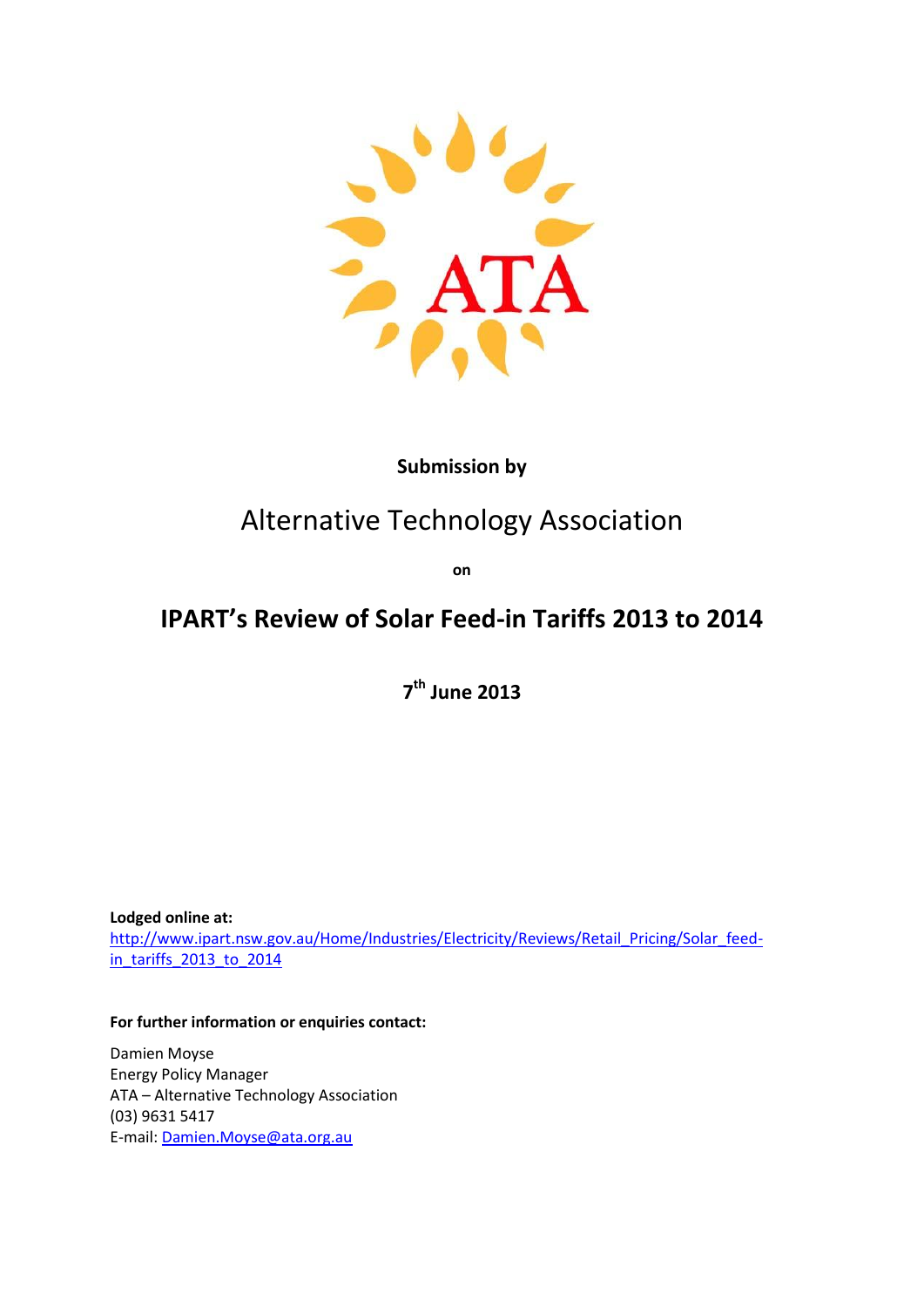#### **1.0 Introduction**

The Alternative Technology Association (ATA) welcomes the opportunity to provide comment on IPART's review of the NSW solar feed-in tariff (FiT) for 2013-14.

ATA is a national, not-for-profit organisation representing consumers and communities in the renewable energy and energy efficiency marketplace. The organisation currently provides service to 5,200 members nationally who are actively engaged with small, medium and large scale renewable energy projects, energy efficiency and the national electricity market (NEM).

ATA provides an 'independent' consumer advice role, both to our members in NSW and throughout Australia, and also more broadly to the general public. As we are not funded by, and do not have direct links with industry or government, the ATA is a trusted source of advice for our membership and the general public in regards to the economics and environmental benefits of sustainable energy technologies.

A key specialist area of the ATA's in this regard is the economic impact, both at the customer level and with respect to the dynamics of the electricity market, of solar PV. Through our work as consumer advocates on broader issues within the NEM, ATA has developed a solid understanding of the optimal role of distributed generation technologies such as solar photovoltaic (PV) in the energy market.

### **2.0 The Role of Solar**

 $\overline{a}$ 

After approximately four years of continuing electricity demand reduction in the NEM, both in terms of peak and average electricity demand, it is now irrefutable that greater investment in solar PV has driven down wholesale electricity prices.

Nowhere is this evidence greater than in South Australia<sup>1</sup>, where a substantial reduction in wholesale electricity demand over 2010/11 has lead the South Australian Government to reduce the regulated electricity tariff by 8.1% for all electricity consumers. South Australia has the highest penetration of solar PV capacity per capita of any jurisdiction in the country.

Given the substantial uptake of solar PV in NSW since the introduction of its FiT, similar downward pressure on wholesale prices of even greater magnitude will have occurred in the NSW market.

Backing this up is the considerable anti-solar lobbying efforts of the supply-side generators during this time frame – which ATA would be very surprised if IPART and the NSW Government were not familiar with.

Large scale generators would not be rallying so strongly, both publicly and behind closed doors, if solar were not depressing prices at the wholesale level. In this regard, ATA would point out that the duty of any regulator, when subject to the intense lobbying efforts of centralised generators, is to keep firmly in mind the National Electricity Objective – which is aimed at the long term interests of consumers, and not supply-side generators.

<sup>1</sup> <http://www.businessspectator.com.au/article/2012/8/22/smart-energy/whos-afraid-solar-pv>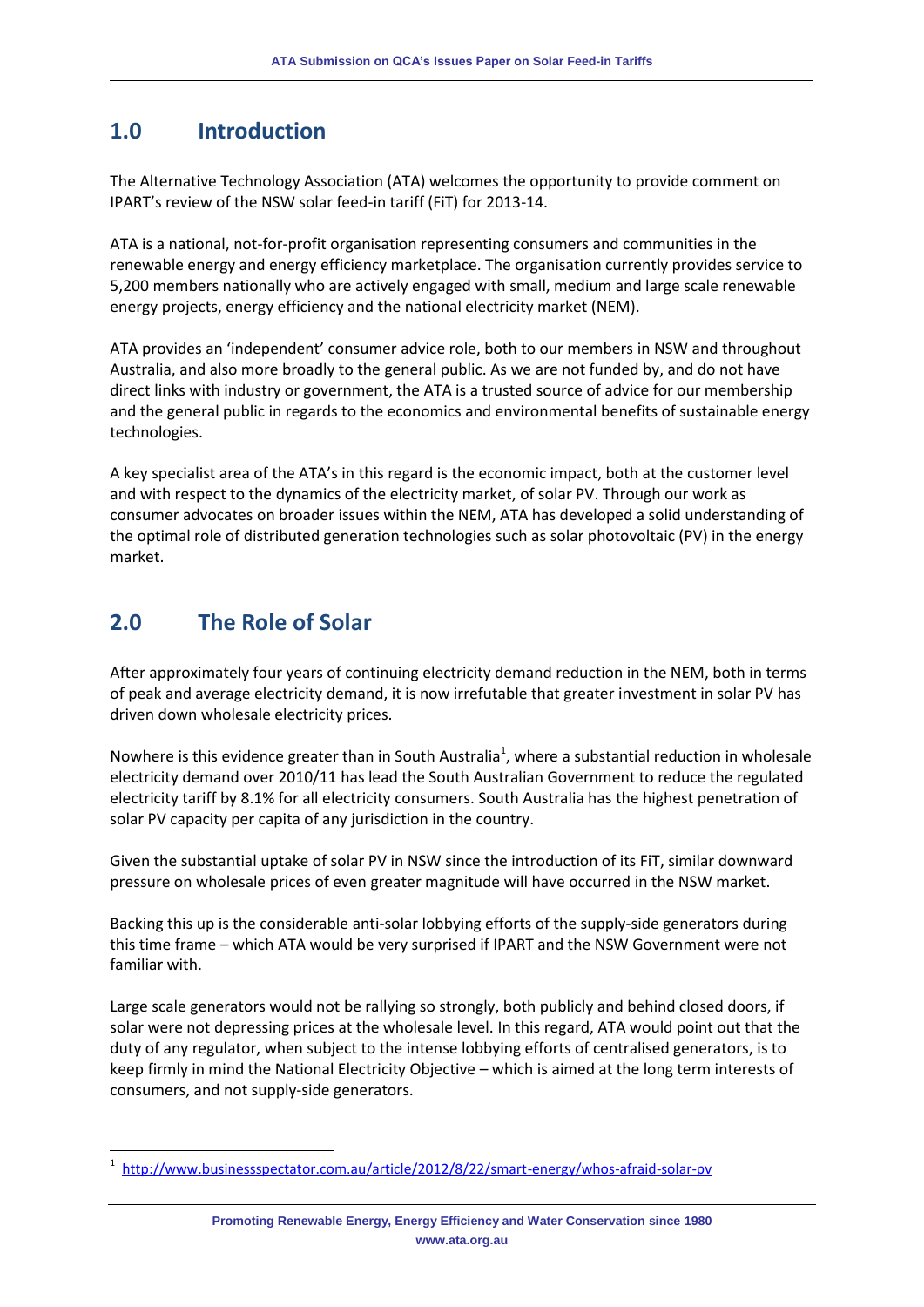Reduced wholesale prices from the uptake of solar PV is a substantial benefit to all electricity consumers – not just those with solar on their roofs. It is imperative therefore, that this benefit gets taken into consideration when considering the role of solar in the NEM going forward.

Over the past four years however, governments and regulators around Australia have continued to inaccurately state the costs of solar – whether they be costs borne by consumers through FiTs, the cost of solar's proportionate part of the Renewable Energy Target, or other support mechanisms.

These stated 'costs' have completely ignored the substantial benefit that solar causes at the wholesale level, and no jurisdictional regulator has been more ignorant of this dynamic than IPART.

**In order to properly understand the actual costs of solar PV on all electricity consumers, the wholesale price benefits to all consumers need to be fully understood – and balanced against the cost of any specific scheme. To ignore the benefits side of the equation is to ignore half the economic question relating to solar.**

Peer reviewed research conducted by the University of Melbourne<sup>2</sup> and published in the Journal *Energy Policy* (2013), clearly demonstrates this benefit at various scales within the NEM. ATA broad level, the Melbourne University work demonstrates that using 2009 actual demand and supply levels, the benefit of two gigawatts of distributed solar in the form of lower wholesale electricity prices for all consumers amounted to over \$650 million in that year alone.

Whilst this figure is NEM-wide (where currently approximately two gigawatts of solar exists), it is equally for one year only – and is clearly an indicator of substantial savings to all NSW consumers from the introduction of solar.

It is only when the cost of FiT schemes are considered against the benefits at the wholesale and potentially other levels (e.g. networks) of the supply chain can a true 'net cost' on all electricity consumers be estimated. It is now clear that the imposed 'costs' of the NSW FiT, as purported by IPART over the past couple of years, are grossly inaccurate and completely misleading to the NSW public.

Given where IPART has previously landed regarding the current FiT rate range for NSW – i.e. a level that reflects long-run, NSW daytime wholesale prices, there is no longer any additional cost impost on NSW electricity consumers – given that they are only paying to solar generators what they would otherwise be paying to supply side generators through their retailer, for the same amount of electricity.

When properly considered, FiTs set at a 'wholesale price plus system losses value' only, are actually a cross subsidy from solar owners to all other consumers, as the additional benefit that distributed generation is providing in the form of merit order price reductions is not being recognised through the FiT rate. Ultimately, wholesale prices would be more expensive for all electricity consumers were the solar systems supported by the FiT not in existence.

 $\overline{\phantom{a}}$ 

<sup>2</sup> Mcconnell, D et al. *Retrospective Modeling of the Merit-order Effect on Wholesale Electricity Prices from Distributed Photovoltaic Generation in the Australian National Electricity Market*. *Energy Policy* in press (2013).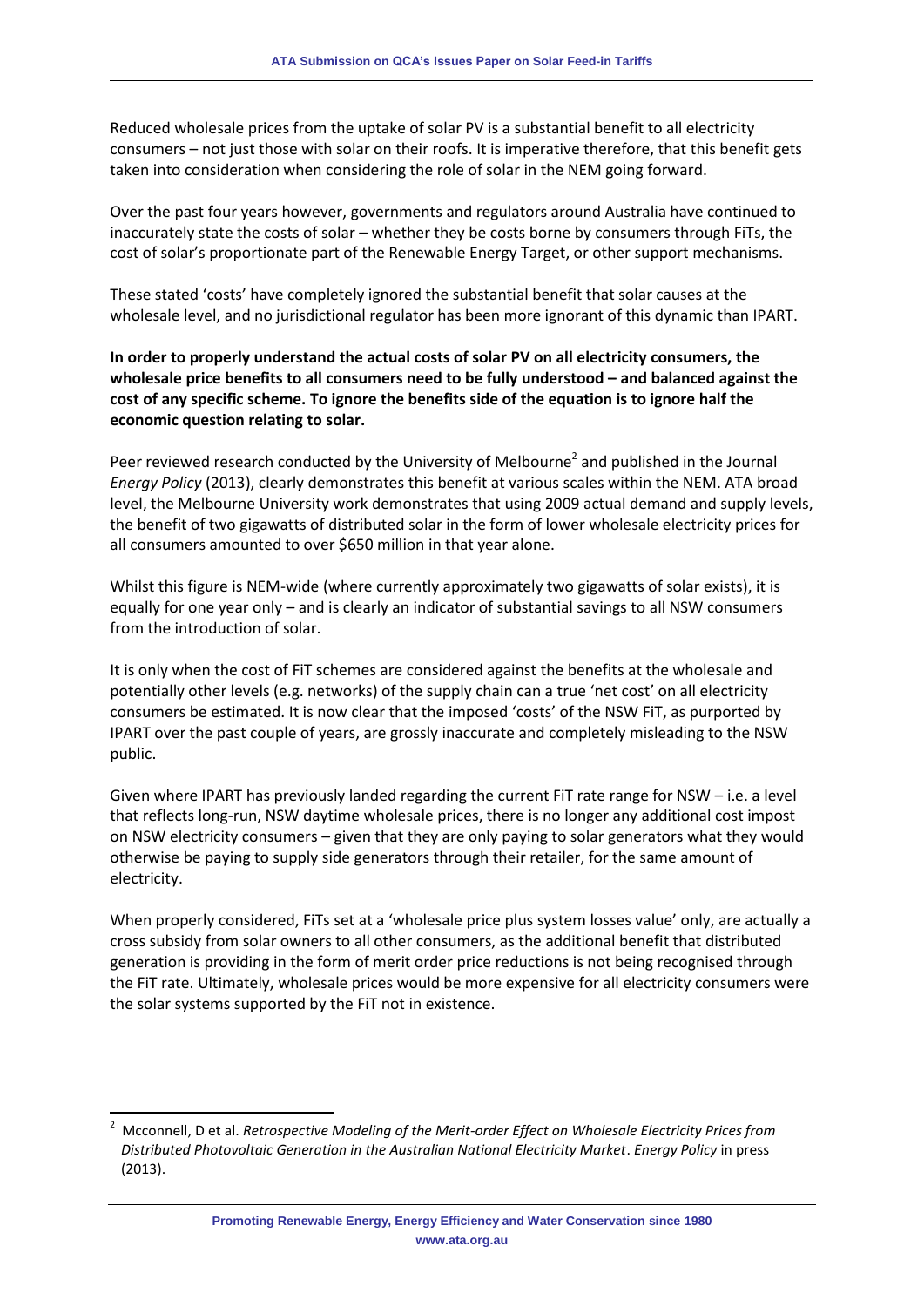ATA strongly urges IPART to consider the full costs and benefits of solar and its role in the energy market, as part of any future decisions regarding FiTs or other relevant mechanisms.

#### **2.0 Continuing Market Barriers for Solar in NSW**

A fair and reasonable approach towards setting ongoing FiT rates for solar is substantially undermined by the fact that NSW does not currently employ a mechanism that requires electricity retailers in NSW to offer a FiT in the first place.

As of January 2013, only 6 of 14 retailers in NSW offered a FiT rate to solar customers, with these voluntary FIT rates varying from 5 to 8 cents.

IPART's benchmark range for the FIT for 2012/13 was 7.7c to 12.9c. It is clear that retailers who choose to offer a FIT are keeping it below or to the lower part of the recommended range.<sup>3</sup> This is of significant concern to solar customers and is a compliance issue that should be rectified as a matter of urgency by IPART or the NSW Energy Ombudsman.

Broader than the specific issue of FiTs being outside the regulated range however, is the issue of vertical integration – which will continue to present impenetrable market barriers to solar FiTs without specific government regulation.

As is well understood, the majority of electricity retailers around the country now have some level of vertical integration – i.e. they own some degree of centralised generation assets that trade directly into the wholesale market.

As vertically integrated businesses, part of their vested interest is to ensure that the wholesale market trades as high as possible (with respect to price) to ensure that they get the best return for their generation assets as is possible.

The increasing prevalence of distributed generation such as solar is obviously in direct conflict or competition with gen-tailers business models – and will ensure that as solar proliferates, gen-tailers will become increasingly resistant towards offering fair and reasonable FiT rates.

NSW is the only market in Australia where FiT rates have been left to the market to determine. On the basis of current market performance, there is little evidence to suggest that retailers will offer fair and reasonable solar FiT rates without a legislated minimum rate in place.

In this context, ATA would again urge IPART and the NSW Government to consider mandatory regulation for FiT offers, with a guaranteed range regarding FiT range, in order to provide certainty to solar customers and the industry going forward.

 $\overline{\phantom{a}}$ 

<sup>3</sup> IPART, Fact sheet, *Benchmark feed-in tariff range 2012/13*, 27 June 2012